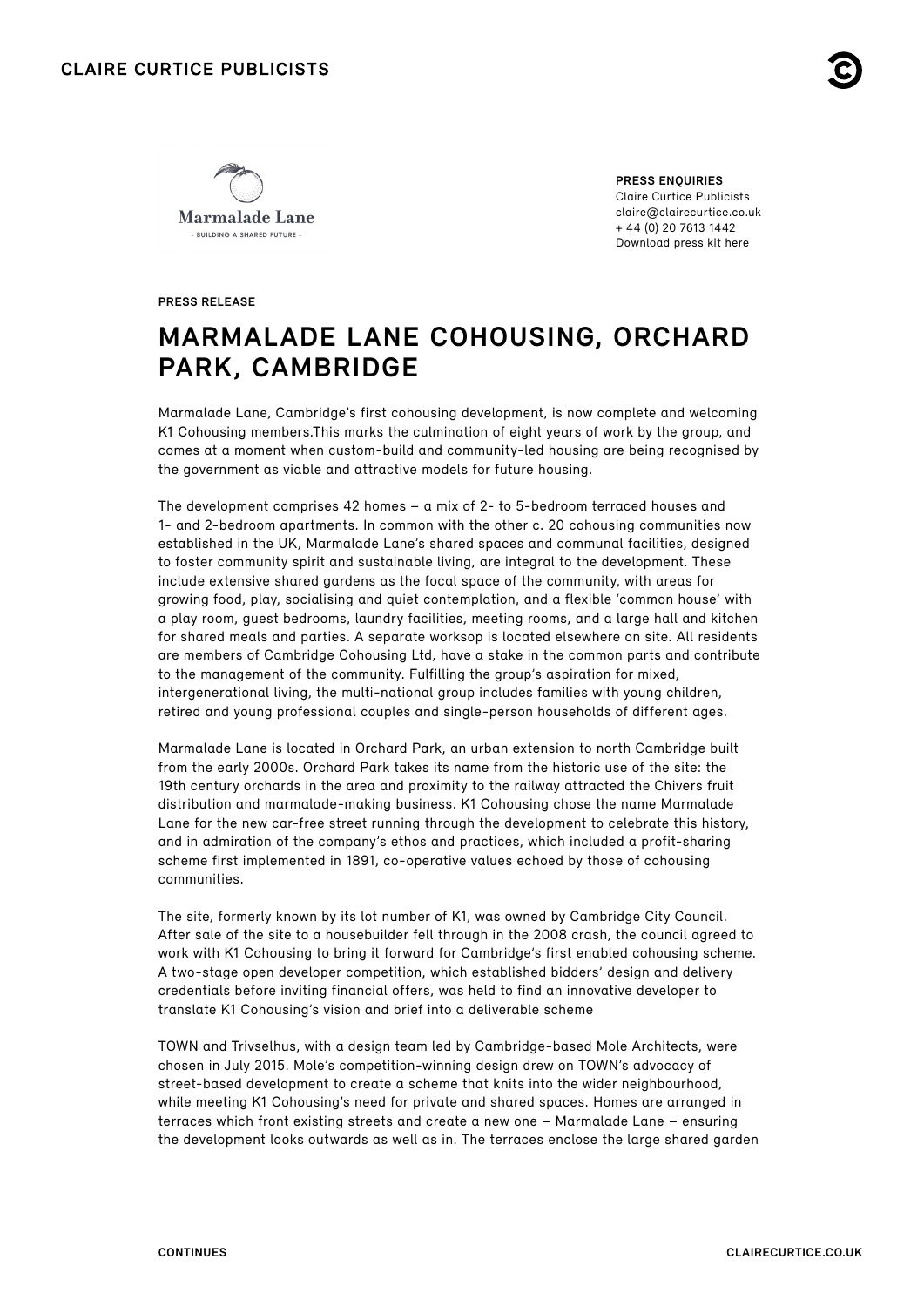## **CLAIRE CURTICE PUBLICISTS**

with an open aspect to the south to maximise sunlight. The Common House faces south onto the garden, acting as a gateway between public and cohousing realms and a focal 'civic' building for the K1 Cohousing community. The scheme includes communal waste stores and 146 cycle parking spaces, and car parking is kept to the periphery.

As a custom-build development, each K1 Cohousing household selected one of five 'shell' house or flat types which they then configured through the floor-by-floor selection of floorplans, kitchen and bathroom fittings, and one of four external brick specifications. Wide and narrow house and 'paired' flat shells share a 7.8m-deep plan, allowing them to be distributed in any sequence along a terrace. Homes have been tailored to individual requirements without the risks or complexity of self-build, while balancing personalisation with the harmony of a visually cohesive architectural style based on repeating wall and window proportions, porches and balconies.

The brick-clad houses have been built using Trivselhus's Climate Shield closed panel timber frame system, which was precision-manufactured in southern Sweden. This ensures exceptional thermal efficiency and airtightness (and thus low energy bills for residents) and consistently high build quality, and permits configuration of floorplans to suit individual needs. Triple-glazed composite aluminium and timber windows and electrical ducting are factory-fitted, making for rapid construction on site, with a single house being able to be erected in two days. Mechanical ventilation and heat recovery (MVHR) systems in all homes ensure a comfortable internal environment, and air source-heat pumps provide low carbon electricity.

The Common House is at the physical and social heart of the cohousing community. An architectural one-off contrasting with the familiar rhythm of the terraces, this crosslaminated timber structure includes a double-height 'great hall' overlooking a terrace and the shared garden, and communal facilities and three guest bedrooms which can be booked by residents to avoid the wasted space of additional bedrooms in their individual homes. The Common House shares a lobby and lift access with 10 large, dual- and triple-aspect twobedroom apartments across three storeys, each with a south-west facing balcony or terrace overlooking the shared garden, and a triple-aspect one-bedroom affordable flat.

K1 Cohousing grew out of rising interest in cohousing in Cambridge from the early 2000s, coalescing around the opportunity of the K1 site from 2008. With support from Cambridge City Council and expert professionals C2O Futureplanners and Instinctively Green, the group worked to establish the feasibility of development, attract new members, develop a vision and prepare a client brief, leading to the developer competition.

Following selection in July 2015, a full planning application was submitted to South Cambridgeshire District Council in December 2015. This was prepared collaboratively with K1 Cohousing, whose members participated in several workstream groups – on energy, housing, common spaces and landscape – and attended many design team meetings.

Marmalade Lane has been fully equity-financed by Trivselhus. The site was acquired by a special-purpose vehicle (a UK limited company) wholly-owned by Trivselhus UK and with a contractual joint-venture agreement with TOWN, the lead development managers. A fixed land purchase price was agreed with Cambridge City Council based on full market value, taking account of the cohousing brief, with payment of the land price deferred to be paid out of sales revenue, aiding development cashflow, and obligations on the developer to prepare a scheme in accordance with K1 Cohousing's brief and to sell completed homes to members of K1 Cohousing. Planning, construction and sales risk were transferred to the developer, ensuring that fulfilment of the cohousing brief was sensitised to commercial considerations. K1 Cohousing members who legally committed to purchase early were granted discounts, reflecting the developer's reduced sales risk, and were able to exercise greatest custom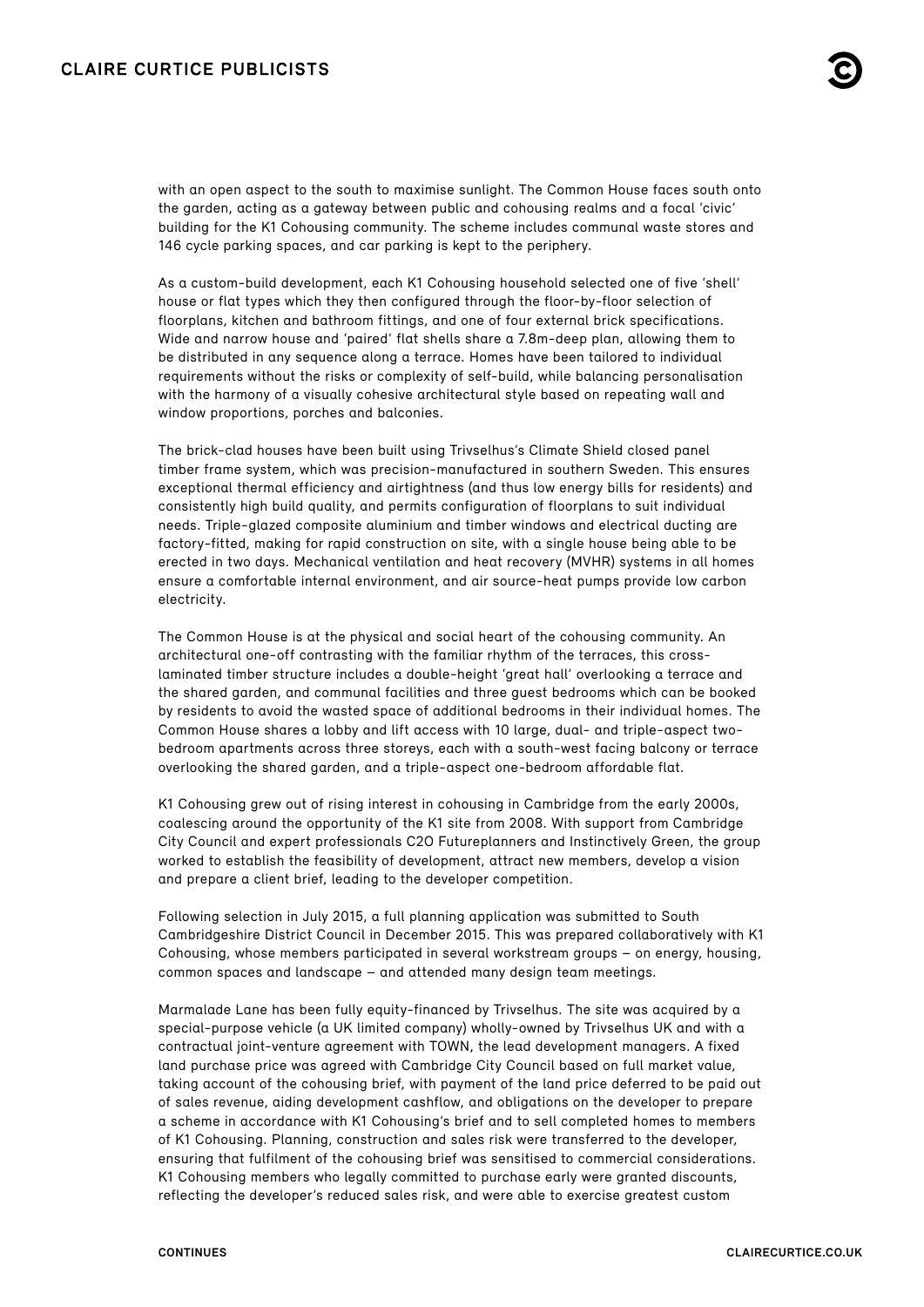choice over their homes. Members have purchased properties in a conventional way, with one person from each household becoming a director of Cambridge Cohousing Ltd, the owner of the site freehold and the common parts. Residents pay a service charge to equip and maintain shared facilities, and are expected to contribute to the management of the community through participation in one of several committees and working groups looking after different aspects of cohousing life. The community has a non-hierarchical structure, with decision-making by consensus.

Marmalade Lane has won the 2019 National Urban Design Awards (Public Sector), the Richard Feilden Award at the 2019 Housing Design Awards, a RIBA East Award 2019 and RIBA National Award 2019.

#### **FACTS AND CREDITS**

| Location                          | Topper Street, Orchard Park, Cambridge CB24 TWN |
|-----------------------------------|-------------------------------------------------|
| Site area                         | $0.97$ ha                                       |
| Gross internal area               | 4,300m <sup>2</sup>                             |
| Density (dph)                     | 42/ha                                           |
| <b>Construction value</b>         | £8.3 million                                    |
| <b>Commissioner</b>               | <b>Cambridge City Council</b>                   |
| Client                            | <b>TOWN and Trivselhus</b>                      |
| Architects                        | Mole Architects                                 |
| Structural engineer               | Elliott Wood                                    |
| Civil engineer                    | Elliott Wood                                    |
| M&E engineer                      | Hoare Lea                                       |
| Landscape architect               | Jamie Buchanan                                  |
| <b>Sustainability consultants</b> | Co-create                                       |
| Quantity surveyor                 | Monaghans                                       |
| <b>Project management</b>         | Monaghans                                       |
| Contractor                        | Coulson Building Group                          |
| Timber panel system               | <b>Trivselhus AB</b>                            |
| <b>CLT</b> system                 | Eurban                                          |
| K1 Cohousing client advisor       | Instinctively Green                             |
| Agent                             | Savills                                         |

#### **NOTES TO EDITORS**

**Marmalade Lane** is a development of custom-designed homes on land formerly known as site K1, Topper Street, Orchard Park, Cambridge. Key features of the development include:

- 42 homes ranging from one-bedroom flats to five-bedroom family homes;
- a Common House including lounge, kitchen, large dining area, meeting rooms, children's play room, laundry and visitor bedrooms;
- a large shared garden (in addition to private gardens and balconies to dwellings) incorporating amenity space, rainwater management areas, food growing areas and retained trees and hedgerow;
- the scheme has been built to close-to-Passivhaus standards, achieving AECB Silver levels of energy performance to comply with Cambridge Cohousing's commitment to sustainable development.

**www.marmaladelane.co.uk**

**Cohousing** is instigated and run by residents; cohousing developments are communities where people not only know their neighbours, but actively manage their environment alongside them. As well as their individual private homes, resident households have the shared use of common facilities and spaces where they can cook, eat and socialise together.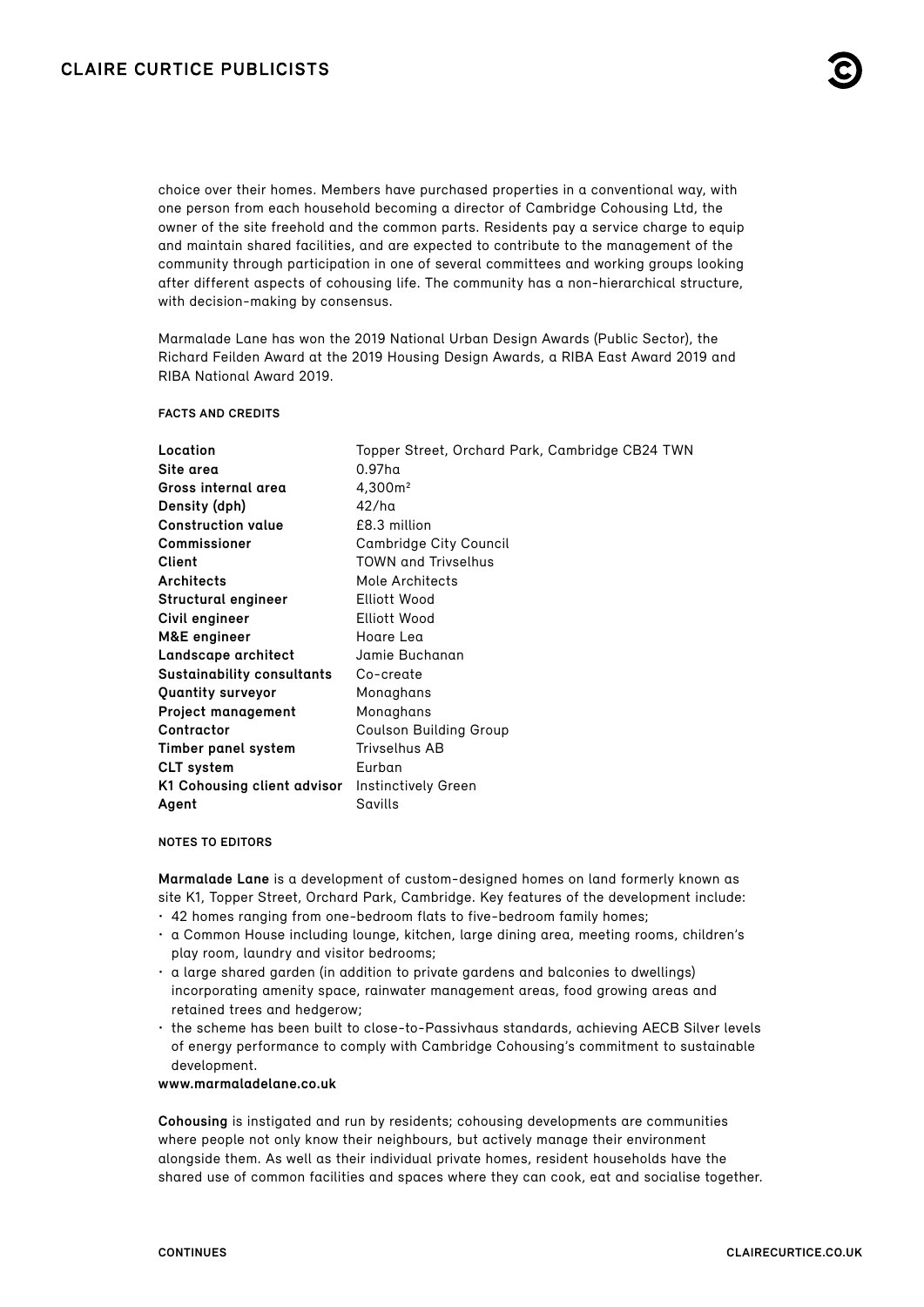There are currently more than 60 cohousing groups in the UK, with approximately 20 built projects.

**[www.cohousing.org.uk](https://cohousing.org.uk/)**

**Cambridge Cohousing Limited** is a company formed by the K1 Cohousing Group comprising Marmalade Lane residents. One representative from each household is a director of the cohousing company, the freeholder of the development. **www.cambridge-k1.co.uk**

**TOWN** was appointed with Trivselhus as enabling development partners by Cambridge City Council in July 2015. TOWN is a UK-based development company founded by Jonny Anstead and Neil Murphy in 2014 to make homes, streets and neighbourhoods of a distinctive character, working with residents to create places that people will love. TOWN is a member of the UK Cohousing Network, Academy of Urbanism and Good Homes Alliance. **www.wearetown.co.uk**

**Mole Architects** is an award-winning Cambridge architectural practice founded by Meredith Bowles in 1997. It is a progressive and innovative award-winning architectural practice and a leader in sustainable design. Mole produces modern designs that are appropriate to their local context, combining traditional materials and techniques with a contemporary attitude to design and building. Mole's ethos combines innovation and common sense, and celebrates individuality.

### **[www.molearchitects.co.uk](https://www.molearchitects.co.uk/)**

**Trivselhus** was appointed with TOWN as enabling development partners by Cambridge City Council in July 2015. Trivselhus is a leading Swedish building company whose expertise lies in the use of sustainably harvested wood to build homes and commercial property. Trivselhus UK, based in Newcastle, was established in response to growing demand for Scandinavian style, quality and efficiency. Trivselhus UK is the construction partner of the development joint venture, producing highly energy efficient, Swedish factory-made timber panel homes for the site.

#### **[www.trivselhus.co.uk](https://www.trivselhus.co.uk/)**

**Coulson Building Group** has provided building services in the Cambridge area since 1884. The Group's headquarters is on Cowley Road, close to the site, and has a strong track record of recruiting, training and developing local people. **[www.coulson.co.uk](https://www.coulson.co.uk/)**